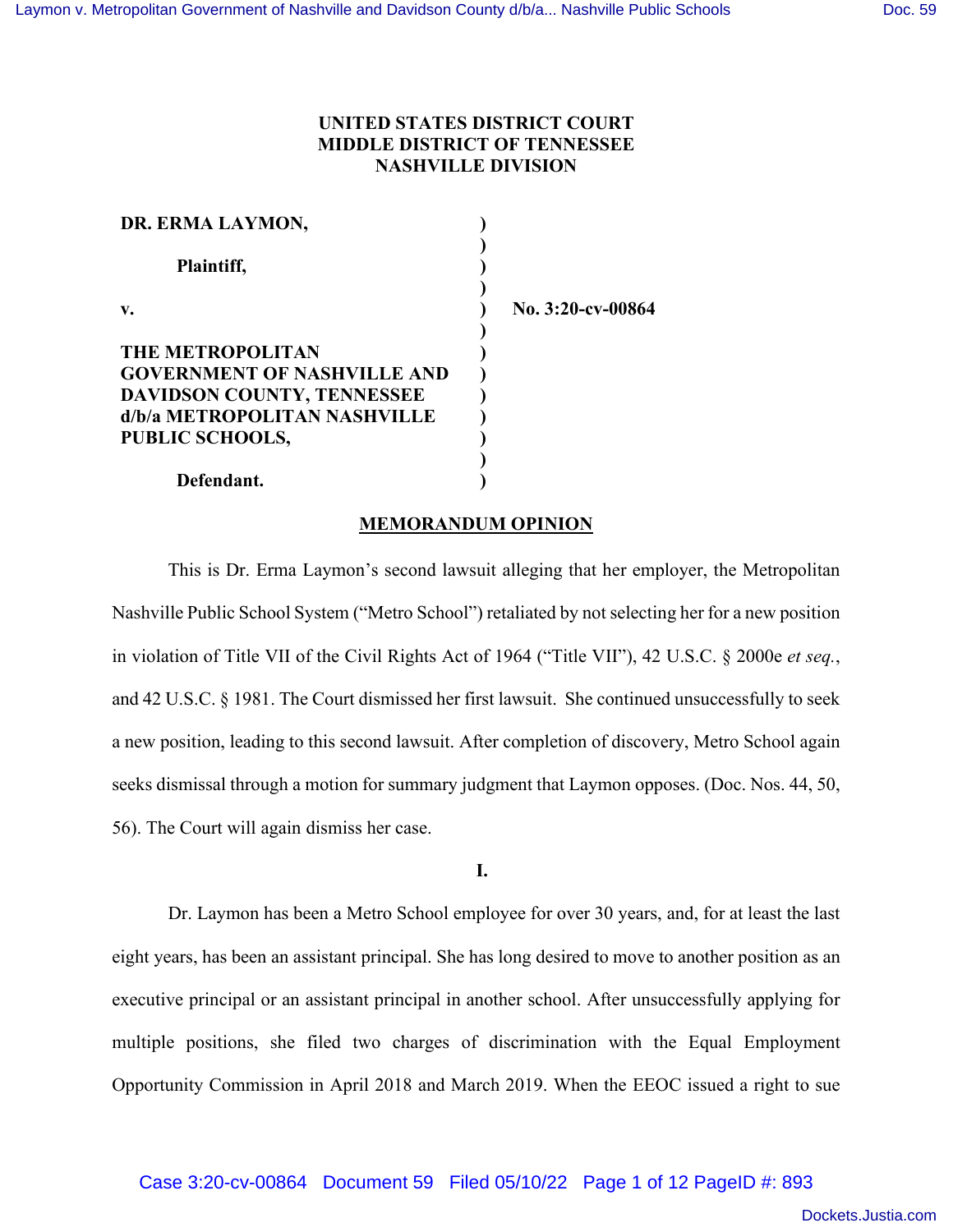letter on the first charge, she filed a lawsuit alleging discrimination and retaliation, which was dismissed with prejudice when she did not oppose the motion. (Laymon I, Case No. 3:19-cv-00986, Doc. No. 18). She continued to apply for multiple positions after the dismissal and received a right to sue letter on her second charge in August 2020. This lawsuit followed challenging Metro School's rejection of her applications for multiple positions because she believes Metro School retaliated against her due to her two prior charges of discrimination.

Her complaint identifies the specific positions she believes reflect Metro School's retaliation. Paragraph 28 of the Second Amended Complaint reads as follows:

28. Plaintiff has applied for the following jobs within MNPS (Metro School) in 2020:

# **Jobs Applied for 2020-2021 School Year by Erma**

**Laymon Principal Assistant ES - School Year 2020-21** - **Nashville-Southwest-Waverly-Belmont Elementary Job Number: 20001889 Job Status: Accepting Job Submissions Submission Status: Under Review – Updated: Apr 17, 2020 View/Edit Submission |View Email Messages|Withdraw** 

**Principal ES - Shwab - School Year 2020-21** - **Nashville-Southwest-Shwab Elementary Job Number: 20001941 Job Status: Accepting Job Submissions Submission Status: Under Review – Updated: Apr 17, 2020 View/Edit Submission |View Email Messages|Withdraw** 

**Principal ES - School Year 2020-21** - **Nashville-Northwest-Cumberland Elementary Job Number: 20002096 Job Status: Accepting Job Submissions Submission Status: Under Review – Updated: Apr 16, 2020**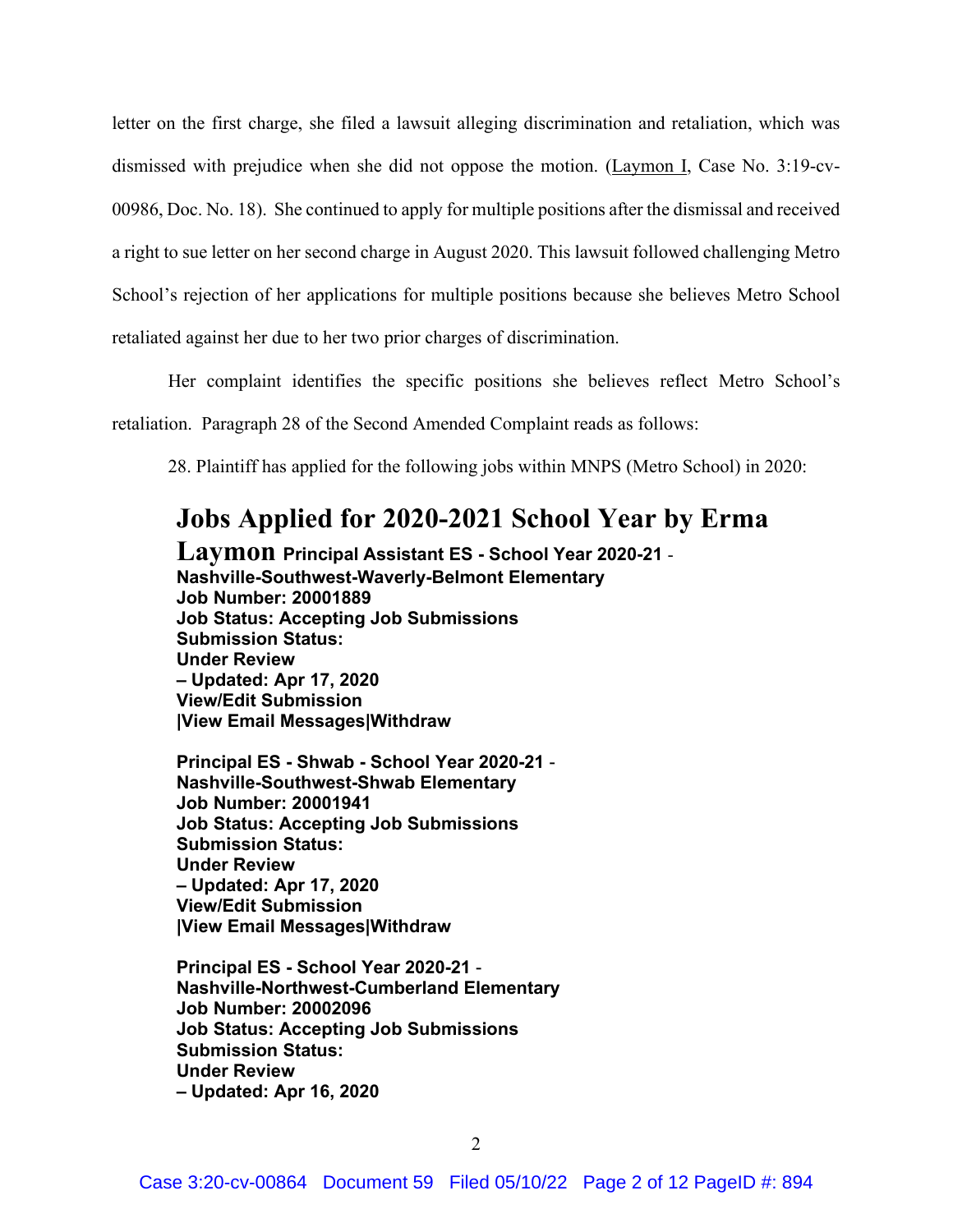**View/Edit Submission |View Email Messages|Withdraw** 

**Principal ES - Pool - (Received 2 emails about this) Nashville-Central Office Job Number: 20001570 Job Status: Accepting Job Submissions Submission Status: Under Review – Updated: Apr 16, 2020 View/Edit Submission** 

**|Assistant Principal (school Year 2020-21 Big Picture Nashville High School May 6, 2020** 

**Principal ES - A.Z. Kelley - School Year 2020-21** - **Antioch-Southeast-A. Z. Kelley Elementary Job Number: 20001783 Job Status: Accepting Job Submissions Submission Status: Under Review – Updated: Apr 10, 2020 View Submission |View Email Messages|Withdraw** 

**Principal ES - Haywood - School Year 2020-21 - Nashville-Southwest-Haywood Elementary Job Number: 20001781 Job Status: Accepting Job Submissions Submission Status: Under Review – Updated: Apr 10, 2020 View Submission |View Email Messages|Withdraw** 

**Principal Assistant HS - Academic SY 2020-2021 (assistant principal-Fall)** - Nashville-Northwest-Hume-Fogg High Job Number: 20001393 Job Status: Filled Submission Status: Not Selected – Updated: Feb 24, 2020 View Submission |View Email Messages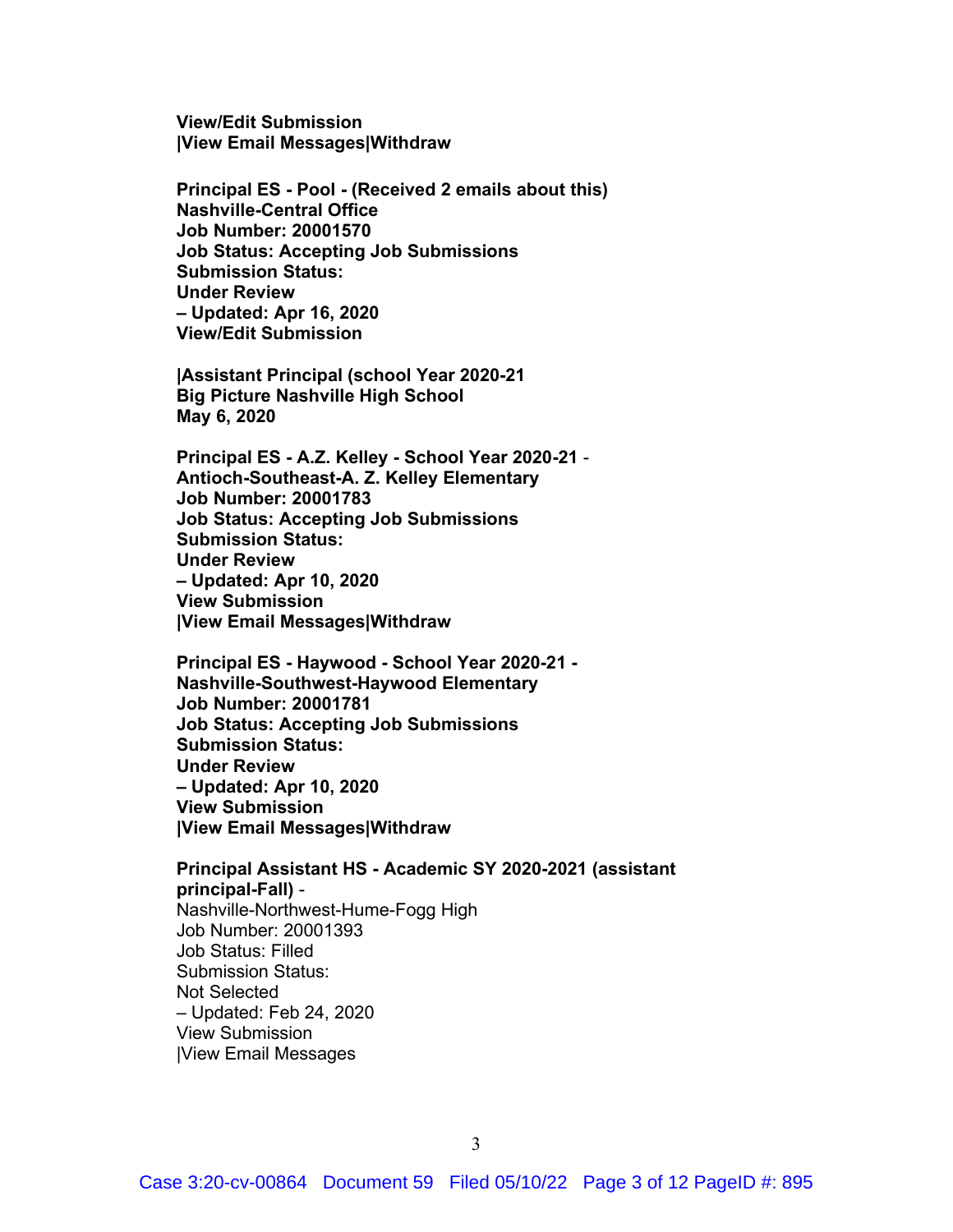Principal ES - Granberry

- Brentwood-Southwest-Granbery Elementary Job Number: 20003396 Job Status: Filled Submission Status: Not Selected – Updated: Jul 13, 2020 View Submission |View Email Messages

Principal Assistant HS 2020-2021

- Nashville-Southwest-John Overton High Job Number: 20003673 Job Status: Filled Submission Status: Not Selected – Updated: Jul 6, 2020 View Submission |View Email Messages

Principal Assistant HS 2020-2021

Nashville-Northeast-McGavock High Job Number: 20002447 Job Status: Filled Submission Status: Not Selected – Updated: Jun 29, 2020 View Submission |View Email Messages

Principal ES - Stanford

-

- Nashville-Northeast-Stanford Elementary Job Number: 20003624 Job Status: Accepting Job Submissions Submission Status: Under Review – Updated: Jun 25, 2020 View Submission |View Email Messages|Withdraw

Principal MS

- Nashville-Southwest-West End Middle Job Number: 20003409 Job Status: Filled Submission Status: Not Selected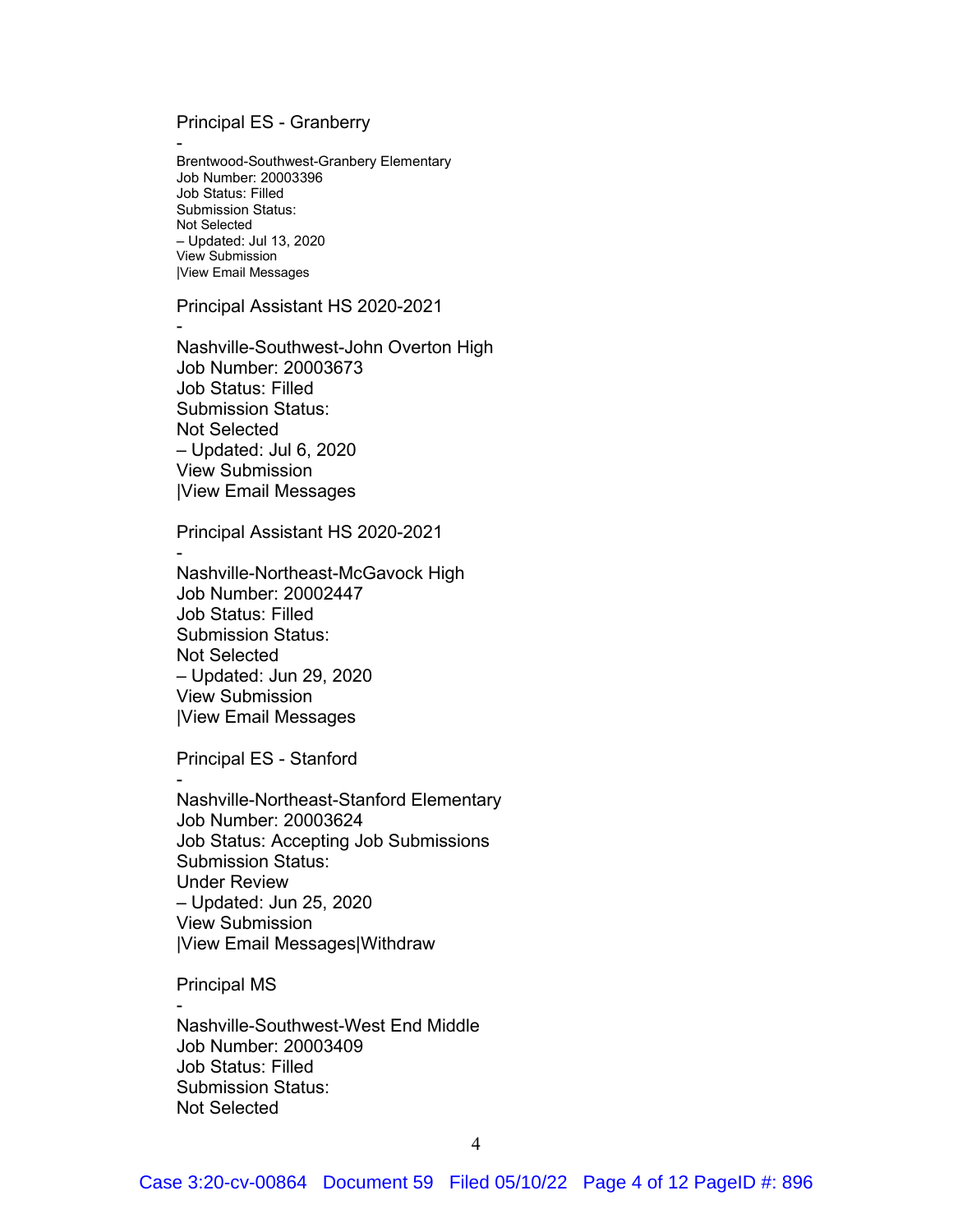– Updated: Jun 25, 2020 View Submission |View Email Messages

Principal ES - Pool

-

- Nashville-Central Office Job Number: 20001570 Job Status: Closed Submission Status: Not Selected – Updated: Jun 24, 2020 View Submission |View Email Messages

Principal Non Traditional School Virtual School

Nashville-Southwest-MNPS Virtual Job Number: 20003120 Job Status: Filled Submission Status: Not Selected – Updated: Jun 16, 2020 View Submission |View Email Messages

Principal Assistant HS 2020-2021 - Antioch-Southeast-Antioch High Job Number: 20002681 Job Status: Filled Submission Status: Not Selected – Updated: Jun 15, 2020 View Submission |View Email Messages

Principal Assistant ES - School Year 2020-21 - Nashville-Southwest-Waverly-Belmont Elementary Job Number: 20001889 Job Status: Filled Submission Status: Not Selected – Updated: Jun 10, 2020 View Submission |View Email Messages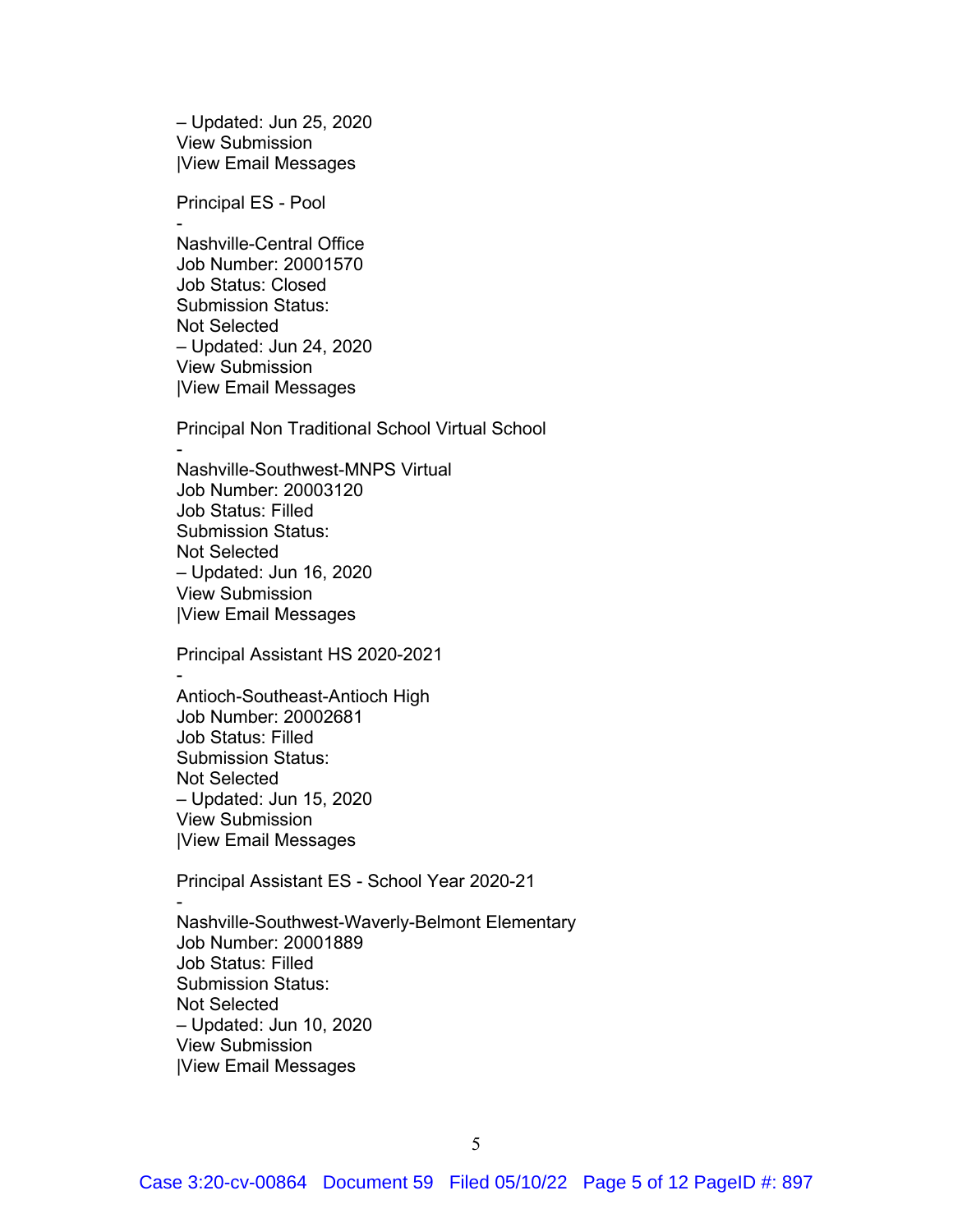Principal ES - Robert E. Lillard - School Year 2020-21 - Nashville-Northwest-Robert E. Lillard Elementary Job Number: 20002098 Job Status: Closed Submission Status: Not Selected – Updated: Jun 3, 2020 View Submission |View Email Messages

(Doc. No. 31, Second Amended Complaint ("Am. Compl.") ¶¶ 20, 26, 28).

#### **II.**

Summary judgment is appropriate where there is "no genuine dispute as to any material fact and the movant is entitled to judgment as a matter of law." Fed. R. Civ. P. 56(a). "The party bringing the summary judgment motion has the initial burden of informing the Court of the basis for its motion and identifying portions of the record that demonstrate the absence of a genuine dispute over material facts." Rodgers v. Banks, 344 F.3d 587, 595 (6th Cir. 2003) (citation omitted). "The moving party may satisfy this burden by presenting affirmative evidence that negates an element of the non-moving party's claim or by demonstrating an absence of evidence to support the non-moving party's case." Id. (citation and internal quotation marks omitted).

Federal Rule of Civil Procedure 56 "mandates the entry of summary judgment . . . against a party who fails to make a showing sufficient to establish the existence of an element essential to that party's case" where that party "will bear the burden of proof at trial." Celotex, 477 U.S. at 322. If the moving party meets its initial burden, the non-moving party must then set forth specific facts showing a genuine dispute for trial. Pittman v. Experian Info. Sols., Inc., 901 F.3d 619, 627– 28 (6th Cir. 2018) (quoting Celotex Corp. v. Catrett, 477 U.S. 317, 323 (1986)). The non-moving party must "produce evidence that results in a conflict of material fact to be solved by a jury." Cox v. Kentucky Dep't of Transp., 53 F.3d 146, 149 (6th Cir. 1995).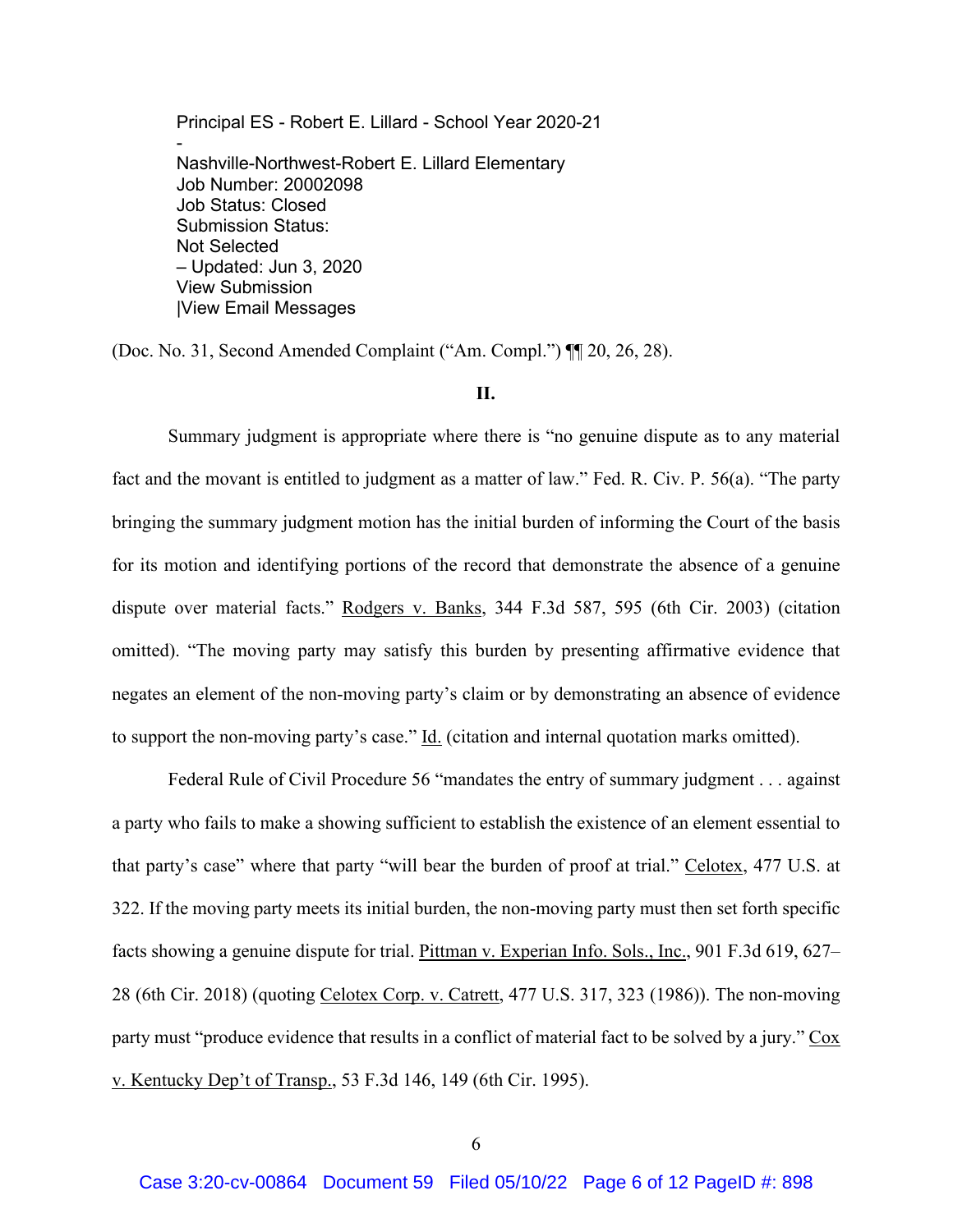**III.**

Although her Second Amended Complaint alleges a single cause of action under Title VII, Laymon also attempts to rely upon 42 U.S.C. § 1981. (Am. Compl. at 2, n.2). Her reliance on § 1981 must be rejected as a matter of law because there is no independent cause of action against Metro School under that statute. Arendale v. City of Memphis, 519 F.3d 587, 594 (6th Cir. 2008); Grant v. Metro Gov't of Nashville & Davidson County, No. 3:04-cv-00630, 2017 U.S. Dist. LEXIS 213764 at 1 n.1 (M.D. Tenn. October 5, 2017). Metro School is therefore entitled to summary judgment on Laymon's § 1981 claim.

Summary judgment is also required on Laymon's Title VII claim. Summary judgment is proper because Laymon has failed to present admissible evidence of an essential element of her retaliatory failure to hire claims – whether the decision-makers had knowledge of her protected activity. Without such evidence, she cannot establish causation between her protected activity and Metro School's decision not to hire her to another position, which is fatal to her retaliation claims.

Laymon offers no direct evidence of retaliation by Metro School, so to prevail at trial she must present circumstantial evidence of retaliation. McDonnell Douglas Corp. v. Green, 411 U.S. 792 (1973). To do so, Laymon must establish a prima facie case of retaliation; then Metro School must articulate a legitimate, nonretaliatory reason for its actions; and then Laymon must prove that Metro School's reasons were a pretext for retaliation. Rogers v. Henry Ford Health Sys., 897 F.3d 763, 772 (6th Cir. 2018). Laymon's prima facia case requires admissible evidence that: (1) she engaged in a protected activity; (2) Metro School's decision-makers knew of her protected activity; (3) Metro School took an adverse employment action; and (4) a causal connection existed between her protected activity and Metro School's adverse action. Id. at 763. There is no admissible evidence on the third element from which a jury could find in her favor.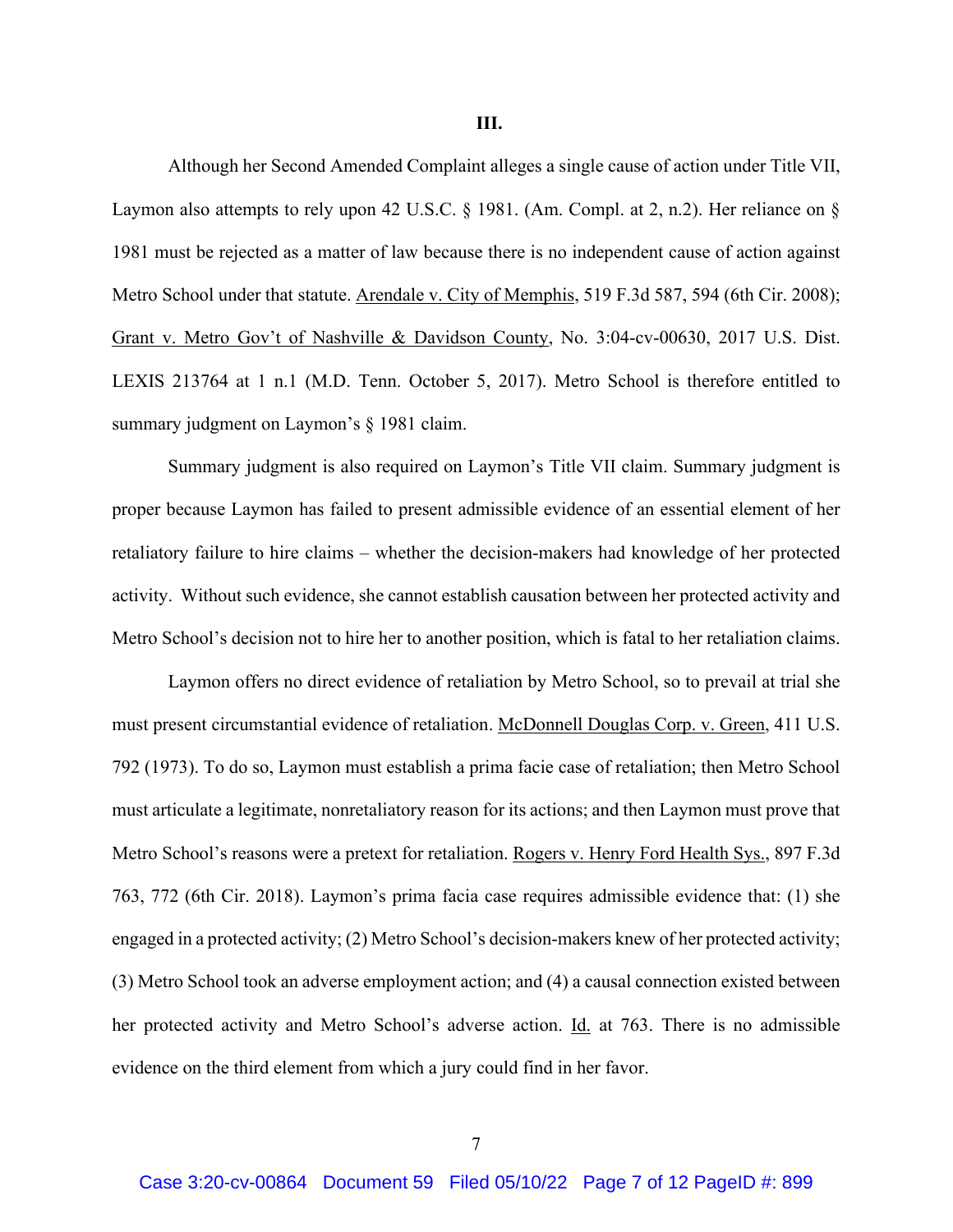The summary judgment evidence, Laymon's Response to Metro School's Statement of Undisputed Material Facts Supporting its Motion for Summary Judgment (Doc. No. 52) and Metro School's Response to Laymon's Additional Statement of Undisputed Material Facts (Doc. No. 57) is dispositive. Those documents offer no evidence, for any of the positions she sought, that any decision-maker had any knowledge of Laymon's protected activity - her two EEOC charges. To the contrary, Laymon's response to items one and two of the Statement of Undisputed Material Facts state that Laymon was in fact not aware that any person at Metro School with hiring authority had any knowledge of her two EEOC charges. (Doc. No. 52  $\P$  1–2).

Laymon's responses read as follows:

1. Plaintiff told no one at MNPS with hiring authority for any position she applied for that she had filed EEOC Charge 494-2018-01280 ("EEOC Charge 1"). (Deposition of Erma Laymon at 32:20—34:21, excerpts attached as Exhibit 1.)

**RESPONSE: AGREED** that was Plaintiff's response to the question asked. Plaintiff DENIES if this statement implies "no one at MNPS with hiring authority" or no one in the "hiring process" had no knowledge of Plaintiff's EEOC complaint. (Exhibit 9, pp. 143-144; Exhibit 8)

2. Plaintiff told no one at MNPS with hiring authority for any position she applied for that she had filed EEOC Charge 494-2018-02589 ("EEOC Charge 2"). (*Id*. at 38:24—39:7.)

**RESPONSE: AGREED** this was her response to the specific question asked. Plaintiff DENIES any implication that "no one at MNPS with hiring authority for any position [Plaintiff] applies for" had no knowledge of the EEOC Charge 494- 2018-02589. (Exhibit 8, Exhibit 9).

(Id.). And, her citation to Exhibit 8 (Doc. No. 50-8) and Exhibit 9 (Doc. No. 50-9) in no way

provide admissible evidence at trial of either the specific decision-maker for each position that

Laymon sought or that he or she in fact had direct or indirect knowledge of her protected activity.

Indeed, there is a void of deposition citations or declarations from Laymon or others with

personal knowledge to permit the Court to infer that any Metro School decision-maker for any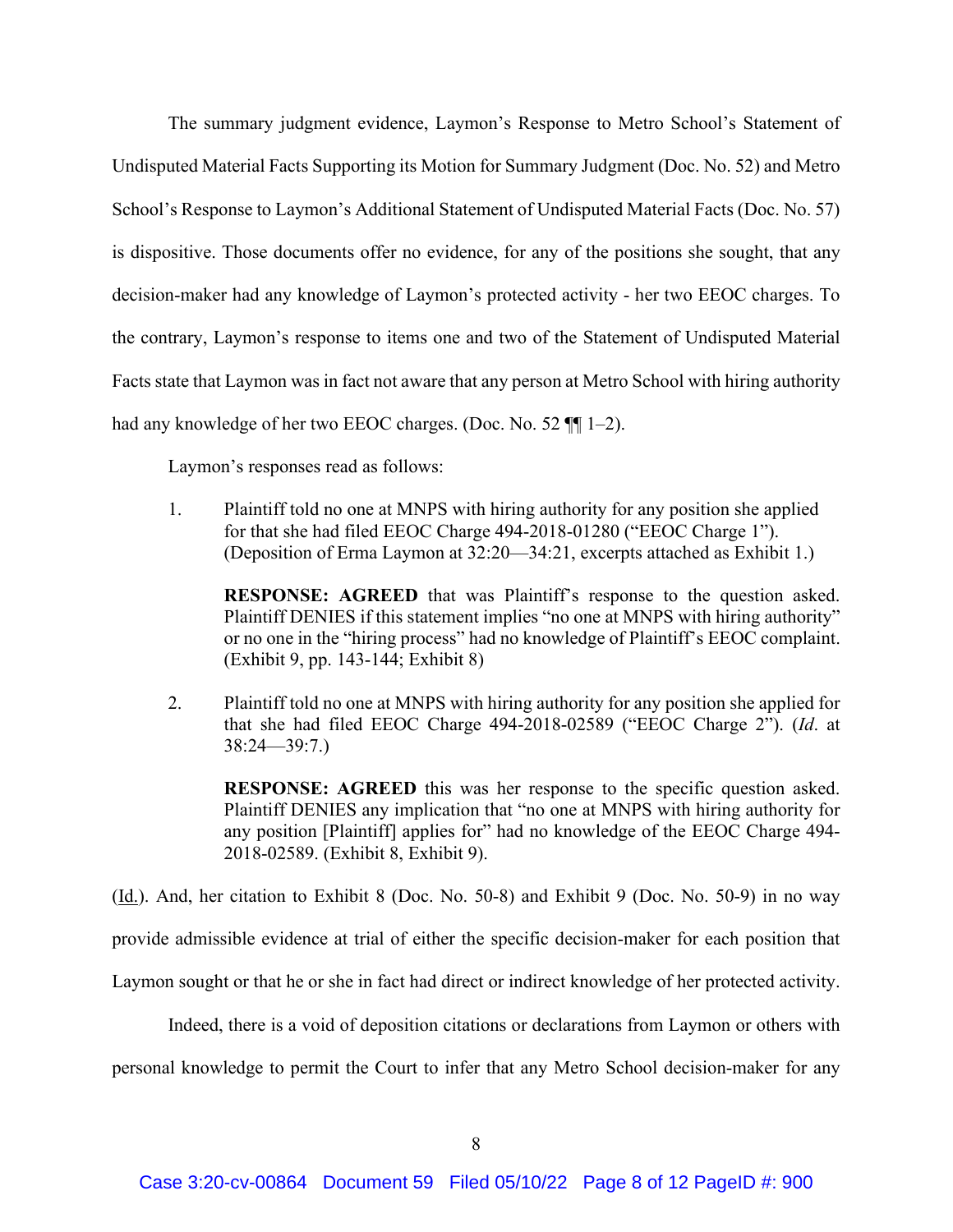position had knowledge of her protected activity. See Mulhall v. Ashcroft, 287 F.3d 543, 551 (6th Cir. 2002) (affirming summary judgment in favor of defendant where plaintiff failed to rebut testimony that decision-makers were unaware of plaintiff's protected activity before any adverse action); Fenton v. HiSAN, 174 F.3d 827, 832 (6th Cir. 1999) (finding that plaintiff failed to satisfy her burden to show that "her protected activity was known to those who" made an allegedly adverse employment decision). Without such evidence, Laymon fails to establish how any reasonable juror could conclude that any decision-maker had knowledge of her protected activity when she was rejected for a position.

When the Court examines the positions that Laymon identified at her deposition, she still fails to carry her burden to present evidence of the specific decision-maker or that he or she knew about her protected activity. See Mulhall, 287 F.3d at 551; Fenton, 174 F.3d at 832. In fact, the evidence proves the opposite.

#### 2020 McGavock High School Assistant Principal

According to Metro School, Mr. Robbin Wall was the hiring manager for the McGavock High School assistant principal position. (Ayers Decl., Doc. No. 56-1 ¶ 9). Wall testified that he was "unaware that Dr. Laymon had engaged in any protected activity as contemplated in 42 U.S.C. § 2000e-3 *et seq*." (Wall Decl., Doc. No. 46-6 ¶ 7). Laymon objects to the Court's consideration of Wall's declaration because Metro School did not identify him in its Rule 26 disclosures. (Doc. No. 50 at 5–6). But Metro School did so when it determined that Wall was the hiring manager for this position. (Doc. No. 56-1 ¶ 9). In any event, there is no Federal Rule of Civil Procedure 56(d) affidavit of missing relevant evidence to oppose Metro School's motion. Further, Laymon neither requested an extension of the discovery deadline to take his deposition or to conduct other discovery. See Rodgers v. Monumental Life Ins. Co., 289 F.3d 442, 451 (6th Cir. 2002) (granting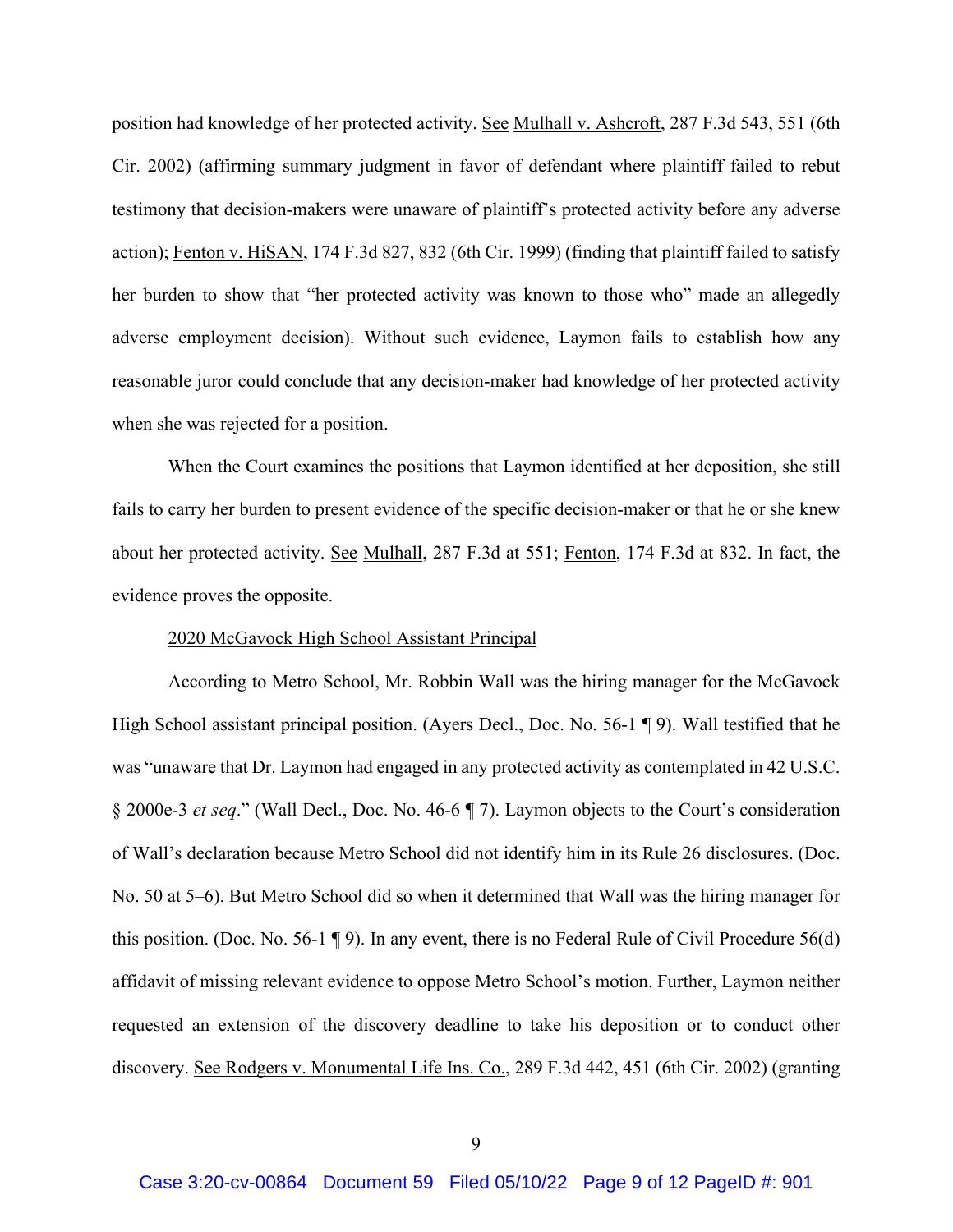summary judgment based on testimony violating Rule 26(a) may be upheld if the violation was harmless). In fact, it appears that Laymon took no depositions at all in this case. (Doc. No. 56-1 14). Because Laymon has the burden at trial to present evidence that a decision-maker in fact had knowledge of her protected activity, summary judgment is warranted.

#### 2020 Waverly Belmont Elementary School Assistant Principal

Ms. Robin Shumate was the hiring manager when Laymon applied for the Waverly Belmont assistant principal position. (Doc. No. 56-1 ¶ 9). Like Wall, Shumate was not aware of any protected activity by Laymon during the hiring process. (Shumate Decl., Doc. No.46-7 ¶ 7). Laymon's objection that Shumate was not identified in its Rule 26 disclosure is explained by Metro School. (Doc. No. 50 at 5–6). And even after Laymon learned of Shumate, she did not seek to depose her and offers no Rule 56(d) affidavit. (See Doc. No. 56-1 ¶ 14);

## 2020 Haywood Elementary School Executive Principal and 2020 West End Middle School Executive Principal

The Metro Superintendent of Schools, Dr. Shawn Joseph, was the hiring manager for all executive principal positions, including at Haywood Elementary School and West End Middle School. Laymon admits that she never told Joseph or his successor, Adrienne Battle about her EEOC charges. (Doc. No. 45-1 at 46:2–47:2, 77:22–78:22). Instead, Laymon asserts that Joseph or Battle nonetheless had knowledge because "people talk," and that, although she "didn't hear anybody say" they knew anything, school officials "sometimes . . . get wind of" thing going on." (Id. at 75:15–76:4). But, as the Sixth Circuit has repeatedly found, such speculation is legally insufficient to establish a genuine dispute of material fact. See Mulhall, 287 F.3d at 552 (finding that where a decisionmaker denies having knowledge of an alleged protected activity, the plaintiff must do more than "offer[] only conspirational theories . . . or flights of fancy, speculations, hunches, intuitions, or rumors"); Proffitt v. Metropolitan Government of Nashville and Davidson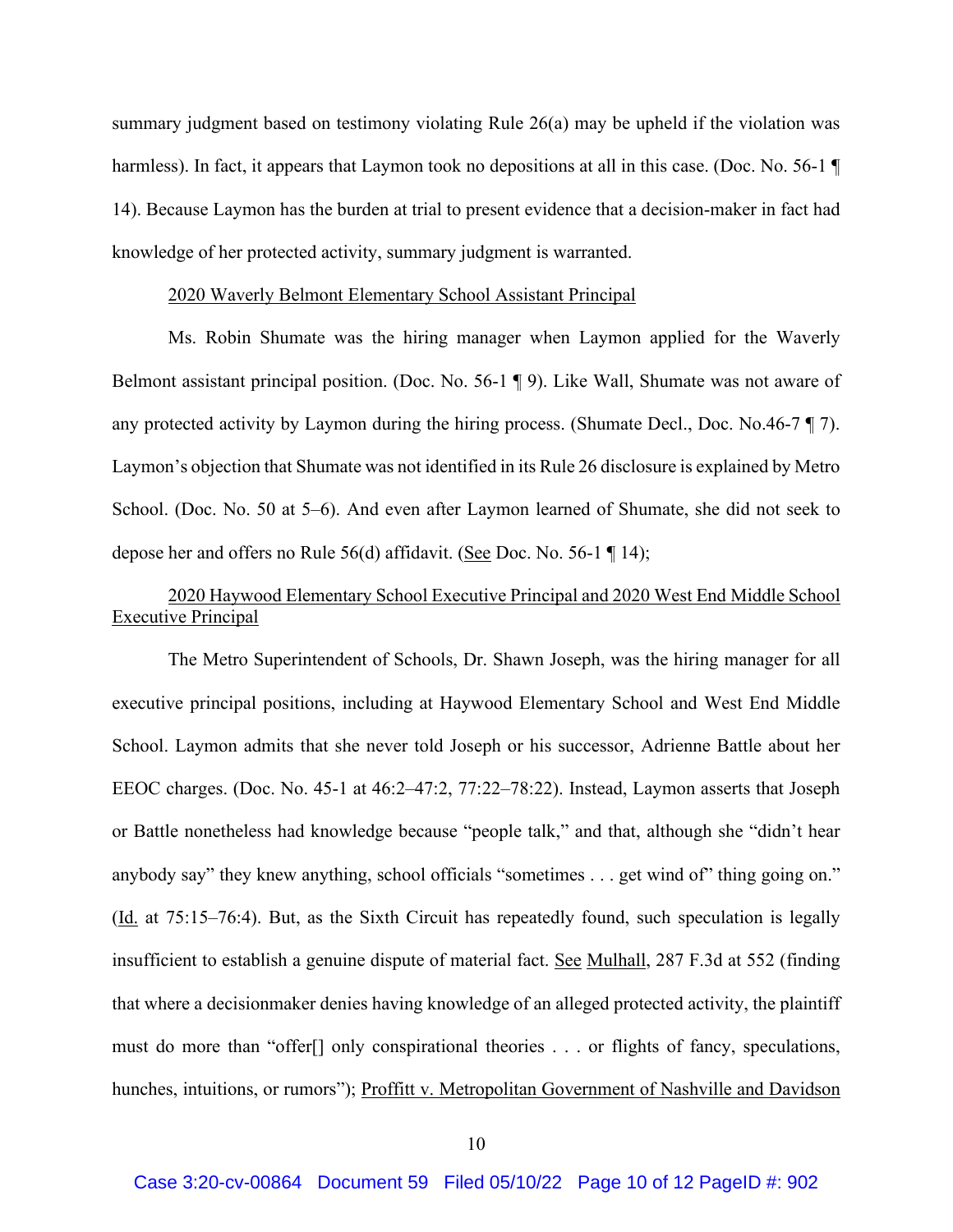Cty., Tenn., 150 F. App'x 439, 443 (6th Cir. 2005) (rejecting as too speculative plaintiff's argument that Metro School had knowledge of protected activity through a string of inferences). Again, Laymon failed to depose Joseph or Battle. (See Doc. No. 56-1 ¶ 14).

#### 2021 McGavock High School Assistant Principal

Laymon does not identify a decision-maker for the 2021 McGavock High School assistant principal position, let alone point to evidence that the decision-maker knew of her EEOC charges.

Laymon's retaliatory work environment claim fails for the same reasons. (Am. Compl. ¶¶ 43, 53; see also Doc. No. 45-1 at 105:1–114:25). To establish such a claim, Laymon must again offer admissible evidence from which a reasonable juror could conclude that a decision-maker had knowledge of her protected activity and that such activity was "the likely reason" for Metro School's failure to hire her. Michael v. Caterpillar Fin. Servs. Corp., 496 F.3d 584, 596 (6th Cir. 2007). Laymon fails to do so.

Dismissal is also required for all positions she sought prior to dismissal of Laymon I on March 10, 2020 under the doctrine of res judicata. Res judicata prohibits relitigation when there is: "(1) a final decision on the merits; (2) a subsequent action between the same parties; (3) an issue in the subsequent action that was litigated or should have been litigated; and (4) an identity of the causes of action." Browning v. Levy, 283 F.3d 761, 771 (6th Cir. 2002). Here, all four elements are satisfied. (Doc. No. 50-7 at 2; Am. Compl. ¶¶ 20, 26). This Court decided Laymon I on the merits when it dismissed the lawsuit under Federal Rule of Civil Procedure for failure to timely respond. Each action involves identical parties: Laymon and Metro School. (Am. Compl. at 1; Laymon I, Doc. No. 14 at 1). Each action raised the same issue: retaliation by Metro School. There is an identity of the causes of action because the "claims arose out of the same transaction," "series of transactions," or "operative facts," Winget v. JP Morgan Chase Bank, 537 F.3d 565, 580